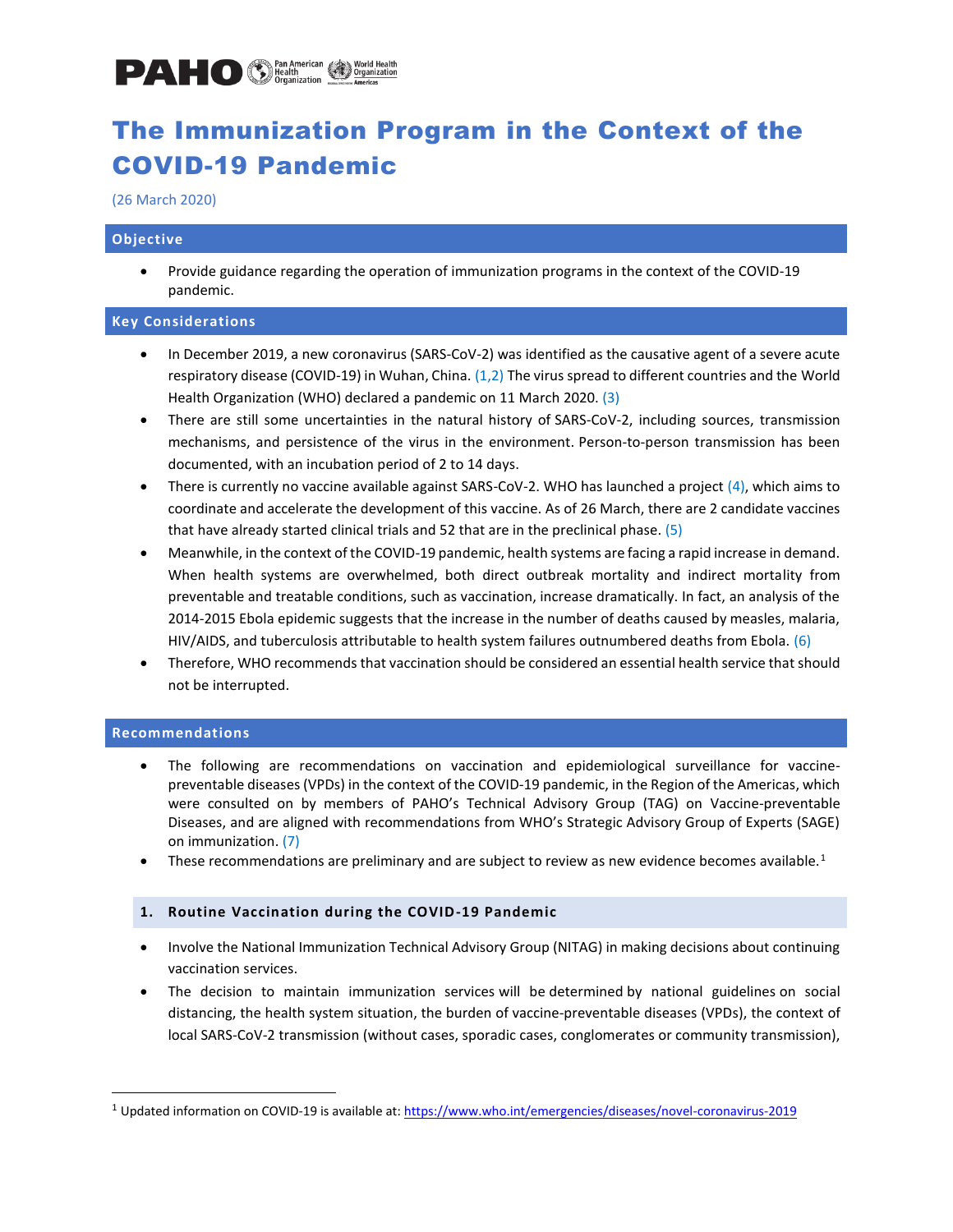

as well as other factors, such as demographic data and the availability of vaccines and supplies. Possible scenarios to consider are the following:

|    | <b>Scenario</b>                                                                                                        | Recommendation                                                                                                                                                                                                                                                                                                                                                                               |
|----|------------------------------------------------------------------------------------------------------------------------|----------------------------------------------------------------------------------------------------------------------------------------------------------------------------------------------------------------------------------------------------------------------------------------------------------------------------------------------------------------------------------------------|
| 1. | If the capacity of<br>the health system is<br>intact and the<br>provision of<br>essential health<br>services continues | Vaccination should be conducted through fixed posts, mobile posts, and<br>coverage extension activities, guaranteeing fulfillment of the recommended<br>measures for infection prevention and control $(8,9)$ and safe vaccination. The<br>population should be informed on the continuation of vaccination services, and<br>the importance of attending scheduled vaccination appointments. |
| 2. | When only limited<br>service provision is<br>available                                                                 | Prioritize vaccination of vulnerable populations with the highest risk of<br>morbidity and mortality from VPDs (for example, older adults, people with<br>chronic diseases, health personnel, pregnant women, children under 5 years of<br>age, communities with active outbreaks of measles, diphtheria, yellow fever).                                                                     |
| 3. | If vaccination<br>cannot be<br>performed safely,<br>and the risk of<br>SARS-CoV-2<br>transmission<br>increases         | Suspend vaccination activities until the risk of SARS-CoV-2 transmission has been<br>reduced and the capacity of the health system has recovered sufficiently to<br>resume these activities.                                                                                                                                                                                                 |

- In scenarios 1 and 2, vaccination against influenza and measles should be prioritized:
	- *Influenza:* The recommendation to vaccinate against influenza applies primarily to countries that, following WHO recommendations for the southern hemisphere, will apply the flu vaccine in the coming months. Vaccination of health personnel, older adults, people with chronic diseases, and pregnant women should be prioritized.
	- *Measles:* Consider applying the zero-dose strategy for children aged 6-11 months in municipalities with active outbreaks.
- In health establishments where vaccination activities are to be carried out, it is essential that health professionals be alert to signs and symptoms of respiratory illnesses and offer patients with flu symptoms a surgical mask and refer them for medical evaluation according to local protocols for initial approach to patients with suspected COVID-19.
- Routine use of medical masks by health professionals in the context of routine vaccination during the COVID-19 pandemic is not recommended.
- As institutional births will continue, vaccination of newborns must remain a priority in all settings.
- Countries with pneumococcal vaccination programs for older adults and people with high-risk conditions should maintain these programs whenever the administration of this vaccine is possible.

### **2. Vaccinating People Diagnosed with COVID-19 and their contacts**

- Although there are currently no known medical contraindications to vaccinating a person with COVID-19, it is recommended to defer all vaccination until complete recovery, according to established criteria.
- Although there are currently no known medical contraindications to vaccinating a person who has had contact with a COVID-19 case, it is recommended to defer vaccination until quarantine has been completed (14 days after the last exposure).

### **3. Conducting Vaccination Campaigns**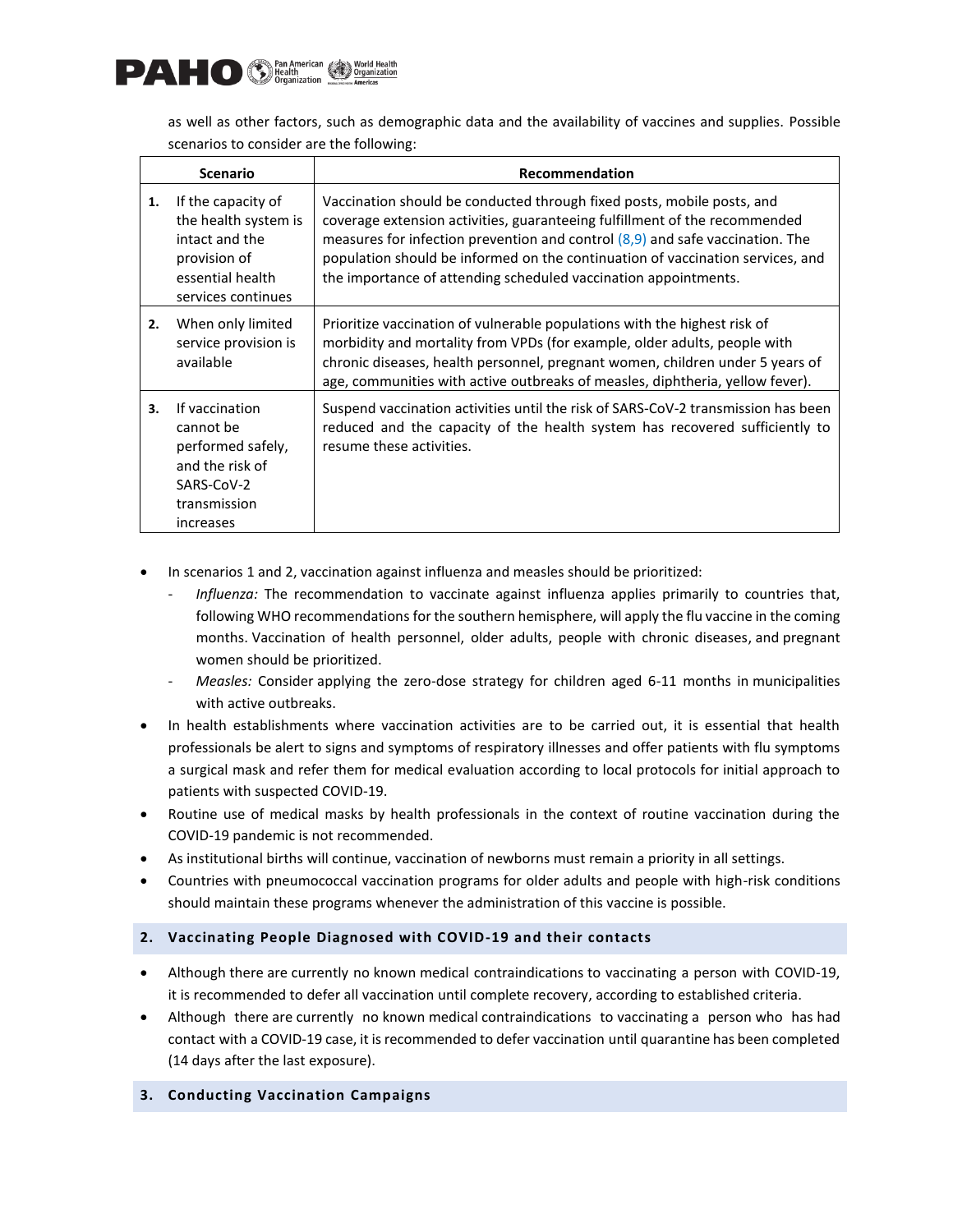# **DAMERICO** C Pan American C Vorld Health

- Based on current knowledge of SARS-CoV-2 transmission, and recommended prevention measures for social distancing, it is recommended to temporarily suspend mass vaccination campaigns due to the risk of strengthening transmission in the community and in health establishments.
- If a VPD outbreak occurs, the risk-benefit of conducting outbreak response vaccination should be evaluated while considering the health system's ability to safely carry out this activity in the context of the current COVID-19 pandemic. This evaluation should assess the risk of a late response against the associated risks of an immediate response, both in terms of VPD morbidity and mortality, and the potential impact of increased SARS-CoV-2 transmission. If the decision to conduct a vaccination campaign is made, strict measures must be followed to protect health workers, safeguard the population, and ensure solid waste management. If the decision is to delay the outbreak response vaccination campaign, a periodic assessment of VPD morbidity and mortality will be required and the risk of further delaying a response will be considered.
- The countries that had planned this year to conduct follow-up campaigns against measles, rubella or human papillomavirus (HPV) should continue the micro-planning phase and postpone the implementation phase until conditions permit.

### **4. Guidance for Vaccination Posts**

- Conduct vaccination sessions in well-ventilated areas that are frequently disinfected. (10)
- Ensure the availability of hand sanitizer or a hand washing station with chlorinated water for use by users at the entrance of the health facility. (10)
- Limit the number of family members accompanying the person to be vaccinated (one companion).
- Perform triage of persons presenting respiratory symptoms before admission to the vaccination posts to prevent the spread of SARS-CoV-2. If patient presents respiratory symptoms, offer medical mask, do not vaccinate, and refer to service for evaluation.
- Avoid crowded waiting rooms. Some strategies for this could include:
	- Scheduled times for vaccination appointments;
	- Integrate vaccination activities with other essential preventive health services, as appropriate;
	- Carry out small and frequent vaccination sessions;
	- Utilize outdoor spaces and adhere to the recommendation of social distance within the facility, or vaccination post;
	- Establish exclusive vaccination sessions for older people and people with pre-existing medical conditions (such as high blood pressure, heart disease, respiratory disease, or diabetes).
- Whenever possible, the vaccination post must be separate from healing services (i.e., different hours, different spaces);
- Recommendations for vaccinators:
	- Frequently maintain hand hygiene as described in "My 5 Moments for Hand Hygiene": i) Before touching a patient; ii) Before clean or aseptic procedures; iii) After body fluid exposure/risk; iv) After touching a patient, and v) After touching patient surroundings.  $(11)$
	- Hand hygiene consists of washing hands with soap and water or with a hand sanitizer that contains between 60% and 80% alcohol.
	- Comply with guidelines on clothing: i) Use a uniform, which should be not used outside the health facility; ii) Use closed shoes; iii) Do not use accessories (for example: earrings, rings, chains, watch).
	- Clean cell phones properly. Do not use cell phone while providing medical attention.
	- If you experience symptoms, such as cough or fever, you should not be working and should seek medical attention.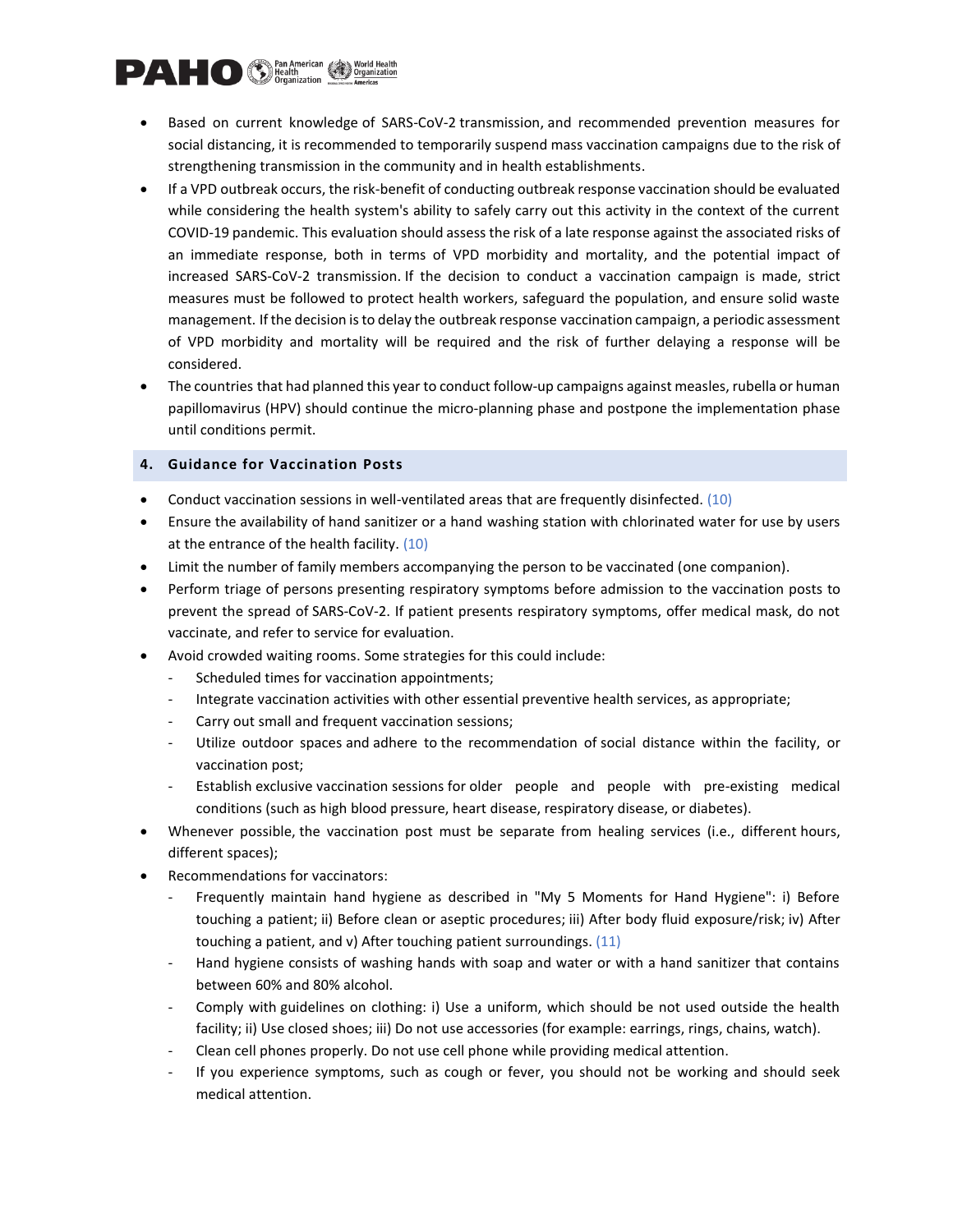### **5. Reestablishing Vaccination Services**

- Vaccination services should be restored when the risk of transmission of SARS-CoV-2 has been reduced and the capacity of the health system has recovered enough to resume these activities. There will probably still be some level of SARS-CoV-2 transmission when services resume. It is likely that stricter IPC measures and social distancing practices are still needed in the early stages of resuming vaccination services. The NITAG should advise the country on how to resume service and what populations to prioritize.
- Once health services go back to normal, countries should intensify vaccination as soon as possible, even if routine vaccination has continued throughout the entire pandemic, since it is possible that the service delivery level was not optimal or the population was unable or unwilling to access the service. Therefore, the intensification of vaccination services should be a priority. Furthermore, the mass vaccination campaigns that were suspended due to the pandemic should be prioritized. It may be necessary to adjust the target age groups of the campaigns to consider the largest number of age cohorts with low immunity. Where feasible, other vaccines and health interventions should be integrated to maximize health benefits, facilitate recovery and minimize the burden of multiple campaigns. Micro-planning will need to be reevaluated, especially if services were interrupted for an extended period.
- The decision to establish vaccination services should be communicated in a timely manner to health personnel and the population.

### **6. Cold Chain and Vaccine and Supply Stock**

- It should be noted that interruption of flights and the manufacturing of vaccines and supplies can affect delivery plans.
- Monitor the stocks of vaccines and supplies, as well as the functionality of the cold chain.
- The existing cold chain storage capacity may need to be expanded if excess vaccines exist due to anticipated shipments and/or low use due to an unexpected decline in vaccination services. Countries should maintain an updated list of all potential facilities (public and/or private) with a functional cold chain to expand capacity if necessary.

### **7. VPD Epidemiological Surveillance**

- Surveillance systems should continue with early VPD detection and case management, at least for diseases with global surveillance mandates and elimination and eradication objectives: measles, rubella, neonatal tetanus, polio.
- Countries should also prioritize surveillance of VPDs with epidemic potential: influenza, meningococcus, yellow fever, measles, rubella, diphtheria, and polio.
- Routine surveillance for other VPDs should continue as long as possible; when laboratory testing is not possible, samples should be stored appropriately for confirmation when laboratory capacity allows. Countries should ensure enough sample storage capacity at the provincial and central levels and monitor it regularly. It is recommended to review the conservation conditions for samples, according to the type of sample and event.
- If it is not possible that VPD surveillance systems continue to function normally, identify and maintain critical functions, such as active acute flaccid paralysis (polio) surveillance, outbreak monitoring and sending of urgent samples and laboratory confirmation of priority VPDs. To reduce the risk of exposure to SARS-CoV-2, active surveillance for polio can continue in a limited number of priority hospitals, provided the